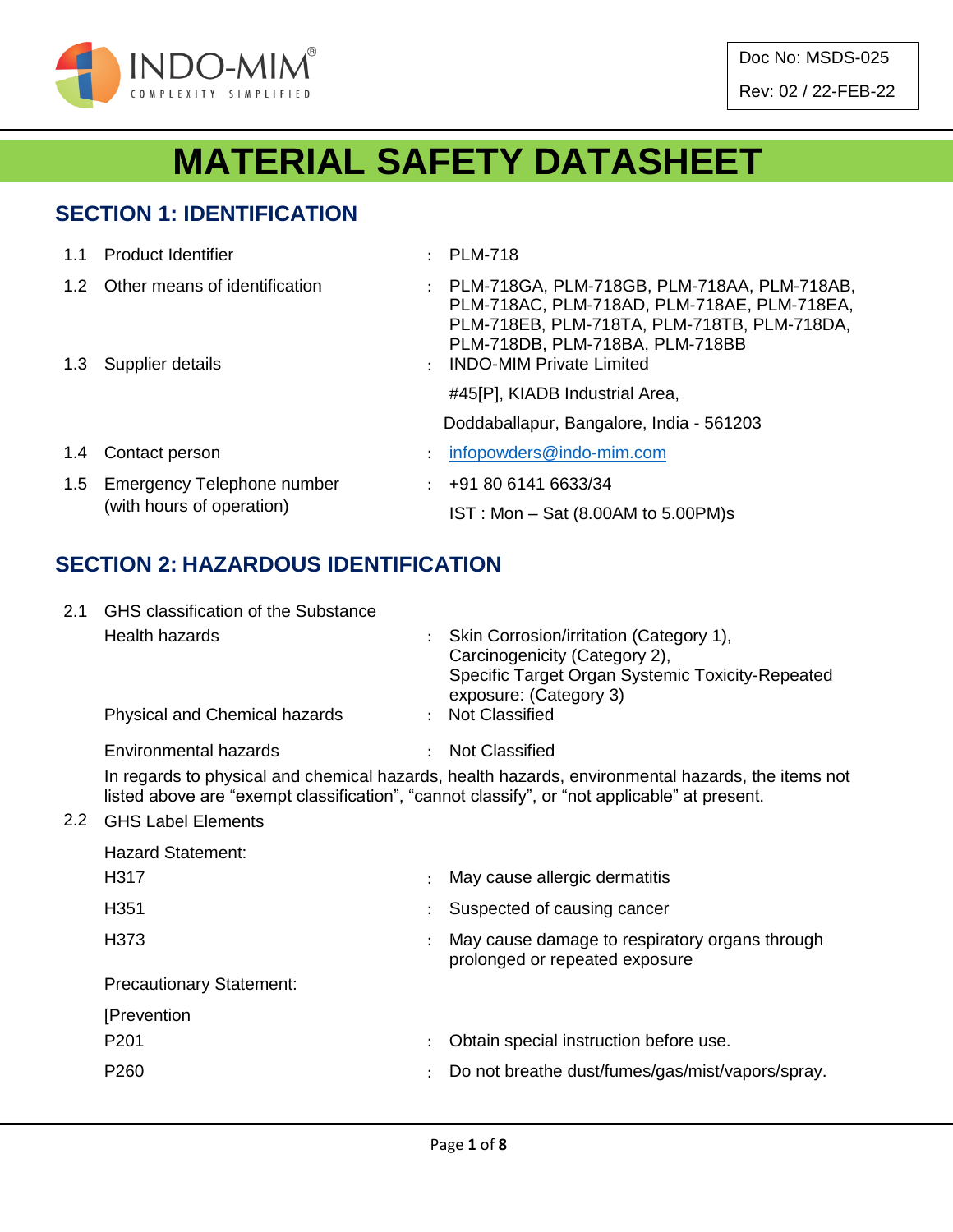

| P <sub>264</sub>     | $\ddot{\phantom{0}}$ | Wash hands and face thoroughly after handling.                                                          |
|----------------------|----------------------|---------------------------------------------------------------------------------------------------------|
| P272                 |                      | Contaminated work clothing should not be allowed out<br>Of the workplace.                               |
| P <sub>280</sub>     | $\ddot{\phantom{0}}$ | Wear protective gloves/protective clothing/eyes<br>protection/face protection.                          |
| [Emergency Response] |                      |                                                                                                         |
| P308+P313            | $\ddot{\phantom{0}}$ | If exposed or concerned, Get medical advice/attention.                                                  |
| P314                 |                      | Get medical advice/attention if feel unwell.                                                            |
| P <sub>501</sub>     |                      | To dispose of contents/container entrust it to a waste<br>service company admitted by local government. |

Fire Service Act

This special alloy powder has been confirmed and registered as non-hazardous by ignition test based on Fire service act No. 11 (Part 4 of Article 1 of cabinet Order No. 358). However, there is a possibility that fine particle dust would fire when it is touched.

## **SECTION 3: COMPOSITION/INFORMATION ON INGREDIENTS**

| Substance/Mixture                  | $\ddot{\phantom{a}}$ | <b>Mixture</b>         |           |
|------------------------------------|----------------------|------------------------|-----------|
| <b>General Product Description</b> | $\ddot{\phantom{a}}$ | <b>Metallic Powder</b> |           |
| Alias                              | $\ddot{\phantom{a}}$ | <b>Alloy Powder</b>    |           |
| Chemical Name, Percent and CAS#:   |                      |                        |           |
| <b>Elements</b>                    |                      | %                      | CAS#      |
| <b>Nickel</b>                      |                      | $50 - 60$              | 7440-02-0 |
| Copper                             |                      | < 1                    | 7440-50-8 |
| Chromium                           |                      | $15 - 25$              | 7440-47-3 |
| <b>Niobium</b>                     |                      | $1 - 10$               | 7440-03-1 |
| Carbon                             |                      | < 1                    | 7440-44-0 |
| Aluminium                          |                      | < 1                    | 7429-90-5 |
| Titanium                           |                      | < 2                    | 7440-32-6 |
| Iron                               |                      | < 25                   | 7439-89-6 |
|                                    |                      |                        |           |

Any concentration shown as a range is to protect the confidentiality or is due to batch variation

| Class Reference Number in the Gazette List : Not Subject |
|----------------------------------------------------------|
| - No Data                                                |
|                                                          |
| : Not applicable                                         |
|                                                          |
| : Not harmful                                            |
|                                                          |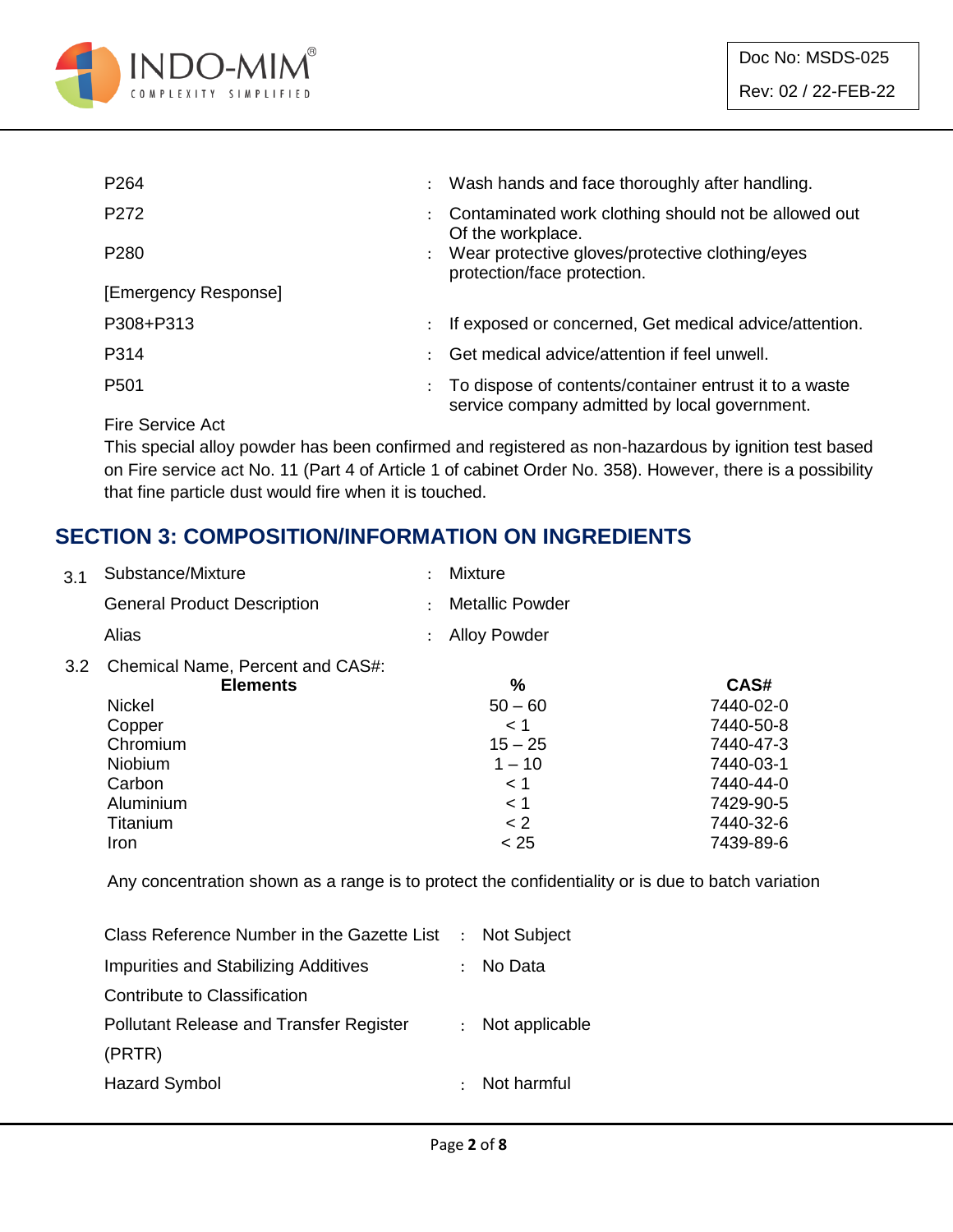

| 3.3 | <b>Risk Phrases</b>   |                |                                                        |
|-----|-----------------------|----------------|--------------------------------------------------------|
|     | R40                   | $\ddot{\cdot}$ | limited evidence of a carcinogenic effect              |
|     | R43                   | $\ddot{\cdot}$ | May cause sensitization by skin contact                |
|     | R48/20                | $\ddot{\cdot}$ | Harmful: danger of serious damage to health by         |
|     |                       |                | prolonged exposure through inhalation.                 |
| 3.4 | <b>Safety Phrases</b> |                |                                                        |
|     | S <sub>16</sub>       | $\ddot{\cdot}$ | Keep away from sources of ignition $-$ No smoking      |
|     | S7/9                  | $\ddot{\cdot}$ | Keep the container tightly closed and in a well-       |
|     |                       |                | ventilated place                                       |
|     | S36/37/39             | ÷              | Wear suitable protective clothing, gloves and eye/face |
|     |                       |                | protection                                             |

## **SECTION 4: FIRST AID MEASURES**

| 4.1 | Inhalation                           |                      | If inhaled, remove to fresh air.<br>Get medical advice/attention if feeling well. |
|-----|--------------------------------------|----------------------|-----------------------------------------------------------------------------------|
|     | 4.2 Skin Contact                     |                      | Immediately remove contaminated clothing and shoes.                               |
|     |                                      |                      | Wash with soap and plenty of water.                                               |
|     |                                      |                      | If irritation develops and persists, get medical attention.                       |
|     | 4.3 Eye Contact                      |                      | Flush eyes with plenty of water for at least 15 minutes.                          |
|     |                                      |                      | If irritation develops and persists, get medical attention.                       |
| 4.4 | Ingestion                            | $\ddot{\phantom{0}}$ | Immediately rinse mouth. Get medical aid immediately.                             |
| 4.5 | Anticipated Acute & Tardive symptoms |                      | Allergy Symptoms.                                                                 |
| 4.6 | Most important Signs and Symptoms    |                      | No data is currently available.                                                   |
| 4.7 | Protection for first-aid             |                      | Wear protective equipment's according to the situation.                           |
| 4.8 | Important notes for Doctor           |                      | No data is currently available.                                                   |

## **SECTION 5: FIRE FIGHTING MEASURES**

| 5.1 Suitable Extinguishing Media                                       | : Dry sand, limestone powder, dry powder and special<br>powder against the metal powder. |
|------------------------------------------------------------------------|------------------------------------------------------------------------------------------|
| 5.2 Extinguishing media, which must not be<br>used for safety reasons: | water and carbon dioxide (CO2)                                                           |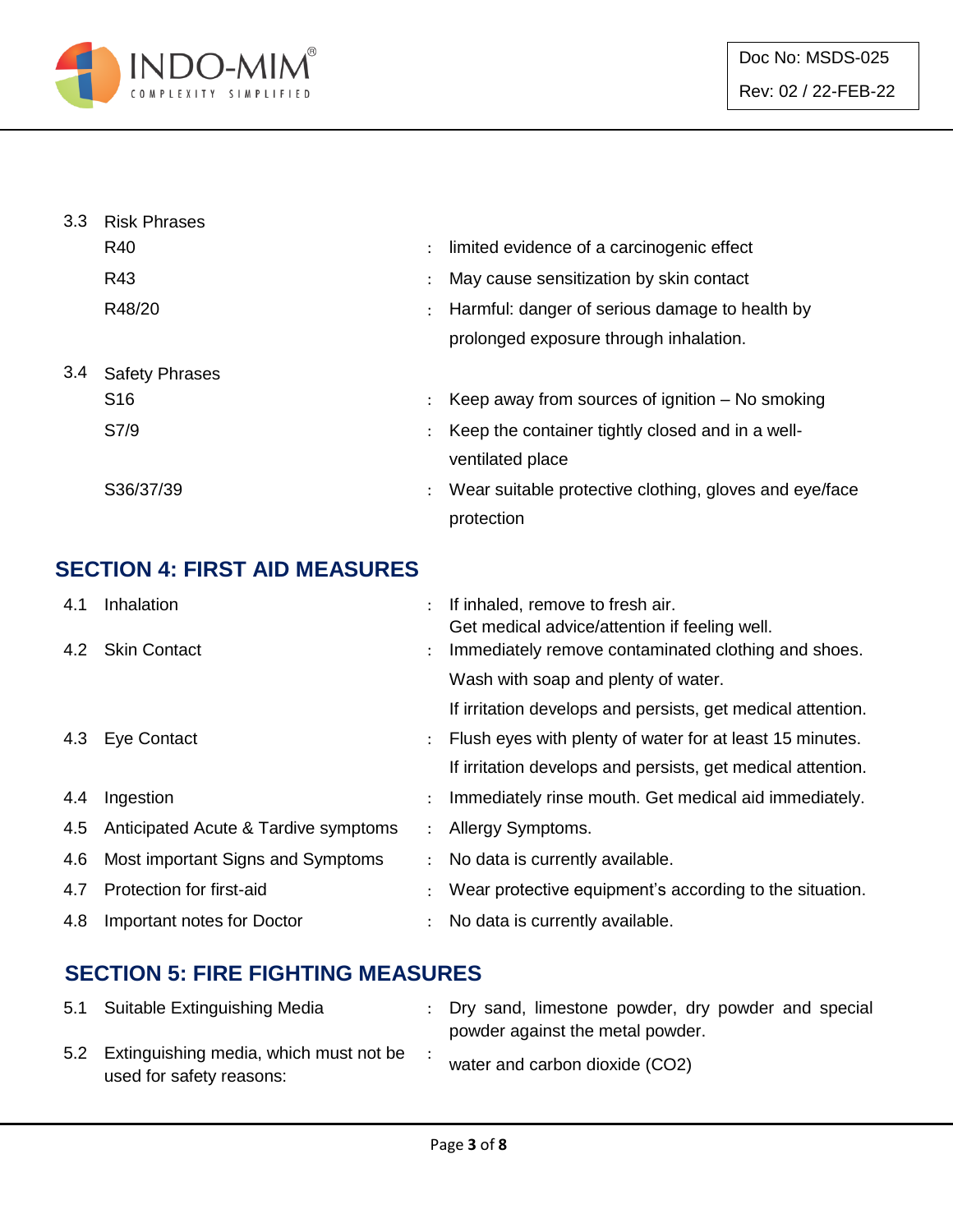

| 5.3 Specific Hazards                 | : Non-dangerous. Heavy metals may be released in<br>hazardous concentrations in the form of dust or fumes.<br>Collect contamination fire extinguishing<br>water<br>separately. This must not be discharged into the drains. |
|--------------------------------------|-----------------------------------------------------------------------------------------------------------------------------------------------------------------------------------------------------------------------------|
| 5.4 Special firefighting Procedures: | : Using proper extinguishing media water may be<br>ineffective.                                                                                                                                                             |
| 5.5 Protection for firefighting:     | : Firefighting always wears respiratory protection and<br>protective clothing.                                                                                                                                              |

## **SECTION 6: ACCIDENTAL RELEASE MEASURES**

| 6.1 | <b>Personal Precautions, Protective</b><br>equipment, And emergency measures | : Ensure adequate ventilation.<br>Used personal protective equipment. Avoid contact with<br>skin/eyes. Do not breathe vapors/dust. Remove all<br>sources of ignition. Observe "8.<br>Exposure<br>controls/personal protection". |
|-----|------------------------------------------------------------------------------|---------------------------------------------------------------------------------------------------------------------------------------------------------------------------------------------------------------------------------|
|     | 6.2 Environmental Precaution                                                 | : Avoid runoff into sewers and drains.                                                                                                                                                                                          |
|     | 6.3 Collection and Neutralization                                            | : Vacuum or sweep-up spills. Containment and clean-up<br>discard collected spills in airtight containers.                                                                                                                       |
| 6.4 | <b>Equipment and Methods</b>                                                 | : Prevention of secondary immediately eliminate all<br>sources of ignition                                                                                                                                                      |
| 6.5 | Disaster                                                                     | Prevent runoff into sewers and drains.                                                                                                                                                                                          |

## **SECTION 7: HANDLING AND STORAGE**

| 7.1 | Handling             |                      |                                                                                                                                                                                                                                                                        |
|-----|----------------------|----------------------|------------------------------------------------------------------------------------------------------------------------------------------------------------------------------------------------------------------------------------------------------------------------|
|     | Engineering controls |                      | : Refer to "Engineering Controls" of "8. Exposure<br>controls/Personal Protection". Wear Proper Protective<br>equipment.                                                                                                                                               |
|     | Exhaust              | $\ddot{\phantom{0}}$ | Use adequate general and local exhaust ventilation to<br>maintain dust concentration levels as low as possible.                                                                                                                                                        |
|     | <b>Precaution</b>    |                      | The product should only be used in areas from which all<br>naked lights and other sources of ignition have been<br>excluded. Keep away from Heat or Flame. Pay<br>attention to fumes because they may ignite. Take<br>precautionary measures against static discharge. |
|     | Avoiding contact     |                      | : Refer to "10. Stability and reactivity                                                                                                                                                                                                                               |
| 7.2 | Storage              |                      |                                                                                                                                                                                                                                                                        |
|     | Engineering controls | $\ddot{\phantom{a}}$ | The storage area must have a fireproof structure.                                                                                                                                                                                                                      |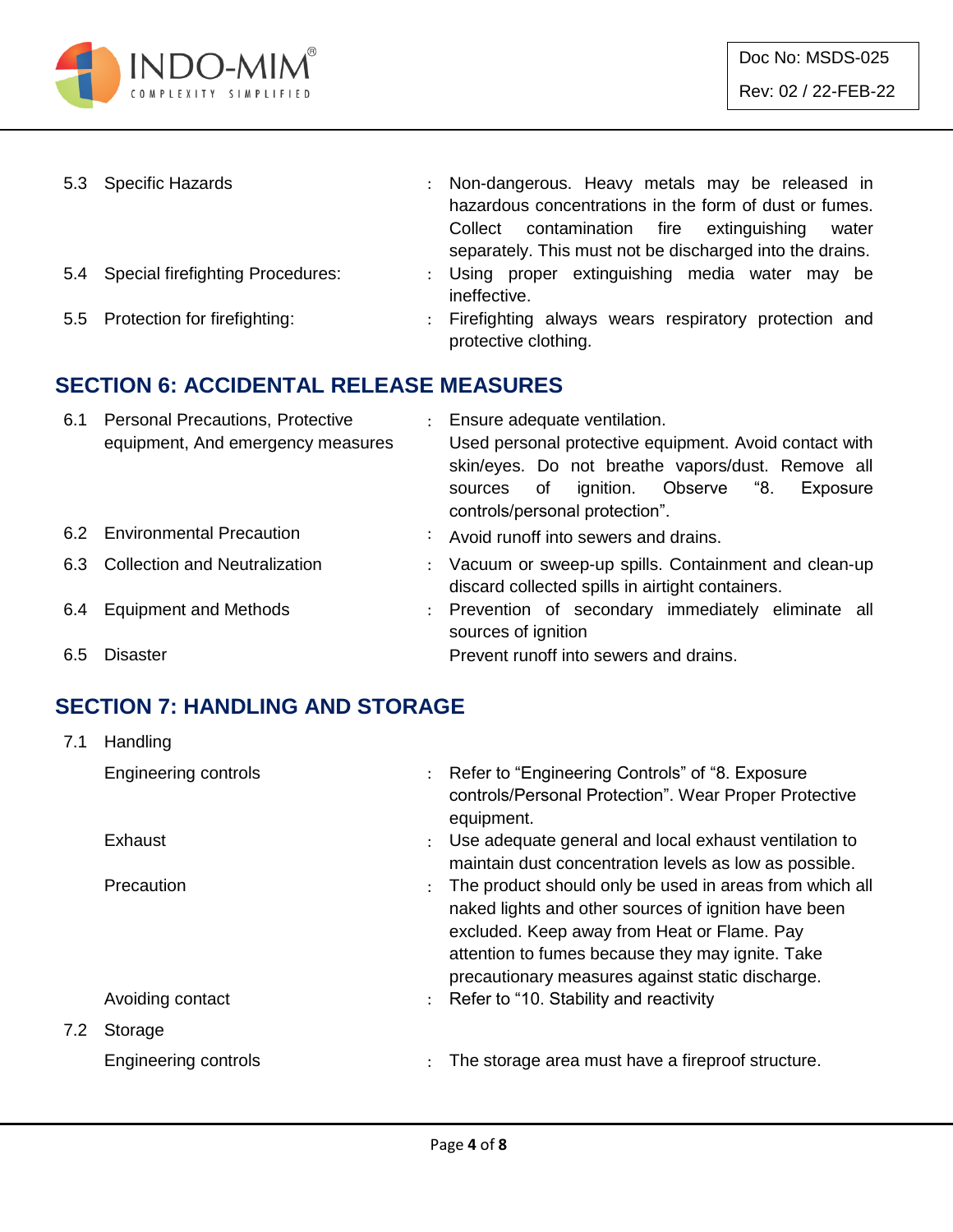

|                    | Prevent hazardous material penetrate into storage<br>area. Provide proper Equipment of lighting and<br>ventilation. |
|--------------------|---------------------------------------------------------------------------------------------------------------------|
| Incompatibilities  | : Refer to "10. Stability and Reactivity".                                                                          |
| Storage conditions | Store in a dry, cool and well-ventilated area from heat,<br>sparks, open flames and all other sources of ignition.  |
| Packaging material | Use the material which not penetrate any hazardous<br>$\ddot{\phantom{0}}$<br>material for the container.           |

#### **SECTION 8: EXPOSURE CONTROLS/PERSONAL PROTECTION**

8.1 Control Concentration and working environment assessment criteria: No Data Exposure Limits:

|     | Mn                                             | $\ddot{\phantom{0}}$ | TLV-TWA: 0.2mg/m3 (ACGIH)                                                                  | $$ D           |
|-----|------------------------------------------------|----------------------|--------------------------------------------------------------------------------------------|----------------|
|     | Ni                                             | $\cdot$              | TLV-TWA: 1.5mg/m3 (ACGIH)(As inhalable<br>fraction)2B                                      |                |
|     | Cr                                             | $\ddot{\phantom{a}}$ | TLV-TWA: 0.5mg/m3 (ACGIH)                                                                  | A4             |
|     | Mo                                             |                      | TLV-TWA: 3mg/m3 (ACGIH)                                                                    |                |
|     | Co                                             |                      | TLV-TWA: 0.02mg/m3 (ACGIH)                                                                 | A <sub>3</sub> |
|     | D                                              |                      | Not suspected as a human carcinogen                                                        |                |
|     | 2B                                             |                      | Possible human carcinogen                                                                  |                |
|     | A4                                             |                      | Not classifiable as a human carcinogen                                                     |                |
|     | A <sub>3</sub>                                 |                      | Confirmed animal carcinogen with unknown relevance<br>to humans.                           |                |
|     | Engineering control:                           | $\ddot{\cdot}$       | Not required                                                                               |                |
| 8.2 | Protective equipment:                          |                      |                                                                                            |                |
|     | <b>Respiratory Protection</b>                  | $\ddot{\cdot}$       | In case ventilation is not adequate, wear a P2 filter<br>respirator for harmful particles. |                |
|     | <b>Hand Protection</b>                         | ÷                    | Wear rubber gloves to meet the regulation of "EU<br>Directive 89/689/EEC" and "EN 374".    |                |
|     | Eye Protection                                 |                      | Wear Safety goggles meet "EN 166".                                                         |                |
|     | Skin and Body Protection                       |                      | Wear suitable clothing with long sleeves.                                                  |                |
|     | <b>Health measures</b>                         |                      | Replace work clothing every day.                                                           |                |
|     | Droude an ouquinch unit near the warddrep area |                      |                                                                                            |                |

Provide an eyewash unit near the working area.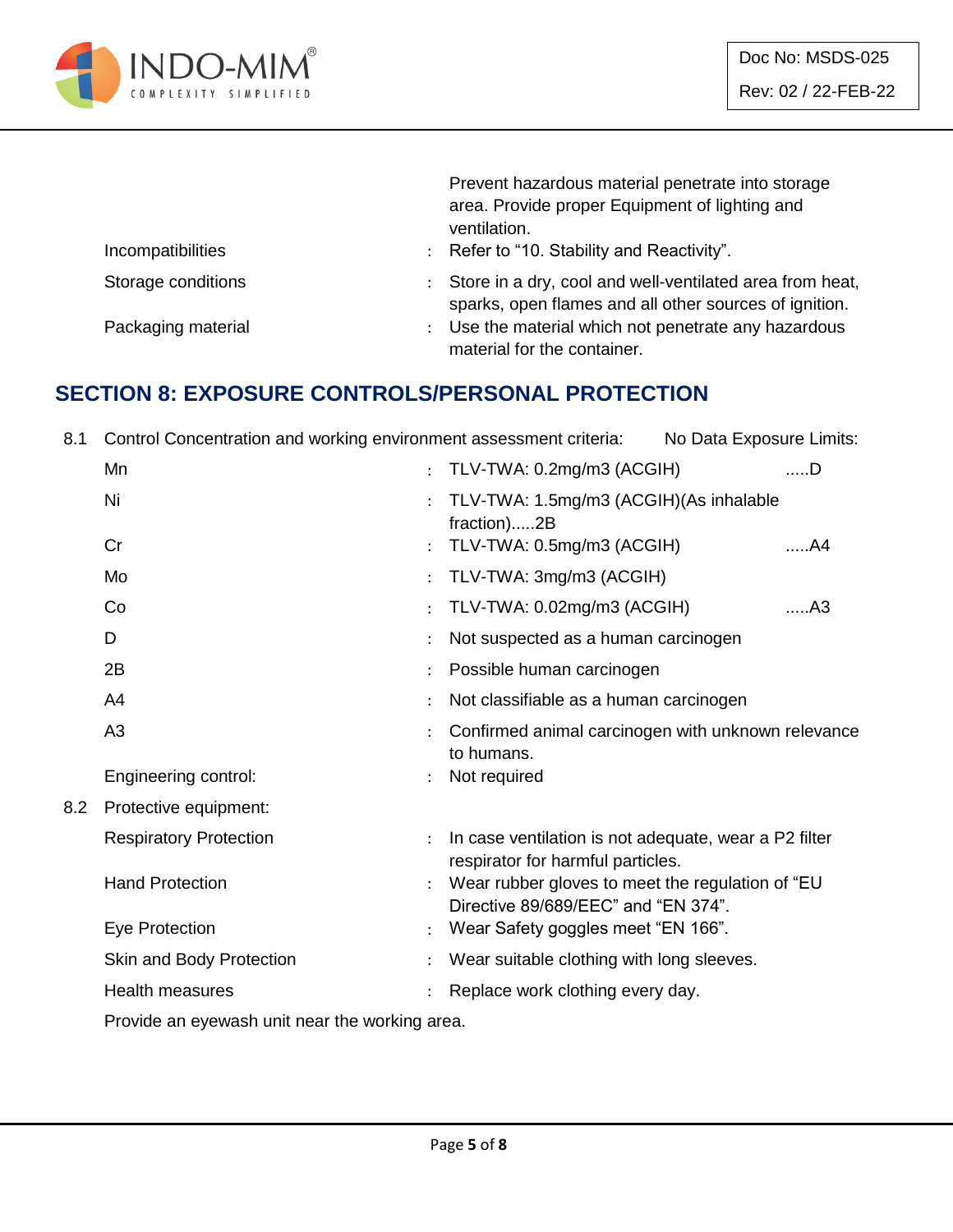

## **SECTION 9: PHYSICAL AND CHEMICAL PROPERTIES**

| Appearance                                      | $\ddot{\cdot}$       | Silver-gray, Powder |
|-------------------------------------------------|----------------------|---------------------|
| Odor                                            | ٠                    | <b>Odorless</b>     |
| PН                                              | ٠                    | Not applicable      |
| <b>Melting Point</b>                            | $\ddot{\phantom{0}}$ | Not available       |
| <b>Boiling Point</b>                            |                      | Not available       |
| <b>Flash Point</b>                              |                      | Not available       |
| Ignition Point                                  |                      | Not available       |
| Range of Explosion                              |                      | Not available       |
| Vapour Pressure                                 |                      | Not available       |
| <b>Specific Gravity</b>                         |                      | $7.5 - 9.3(g/cm3)$  |
| Solubility                                      |                      | Insoluble           |
| <b>Aqueous Solubility</b>                       |                      | Insoluble           |
| Octanol/water                                   |                      | Not applicable      |
| <b>Partition coefficient</b>                    |                      |                     |
| Decomposition Temperature"                      |                      | Not available       |
| Odor threshold                                  |                      | Not available       |
| <b>Evaporation Rates</b>                        |                      | $0\frac{9}{6}$      |
| Combustibility                                  |                      | Not available       |
| <b>Other Physical &amp; Chemical Properties</b> |                      | Not available       |

## **SECTION 10: STABILITY AND REACTIVITY**

| Stability                        | Not available                                  |
|----------------------------------|------------------------------------------------|
| <b>Hazardous Reactivity</b>      | Not available                                  |
| Condition to avoid               | High-Temperature state in the dusty atmosphere |
| Incompatibilities                | Oxidizing agents (against Si).                 |
| Hazardous Decomposition products | No data in general use                         |

## **SECTION 11: TOXICOLOGICAL INFORMATION**

| Not available                     |                                                                                                                    |
|-----------------------------------|--------------------------------------------------------------------------------------------------------------------|
| <b>Acute Toxicity:</b>            |                                                                                                                    |
| Fe: Rat Oral LD50= 30000mg/kg     |                                                                                                                    |
| Mn: Rat Oral LD50= 9000mg/kg      |                                                                                                                    |
| Rat Oral LD50= 9000mg/kg<br>Ni:   | (Particle size<1mm)                                                                                                |
| Rat Oral LD50= 3160mg/kg<br>Si:   |                                                                                                                    |
|                                   |                                                                                                                    |
| <b>Skin Corrosion/Irritation</b>  | Mild Irritation                                                                                                    |
| Serious Eye danger/Eye Irritation | The product is not classified as an eye irritant, however<br>high dust levels in the air may cause eye irritation. |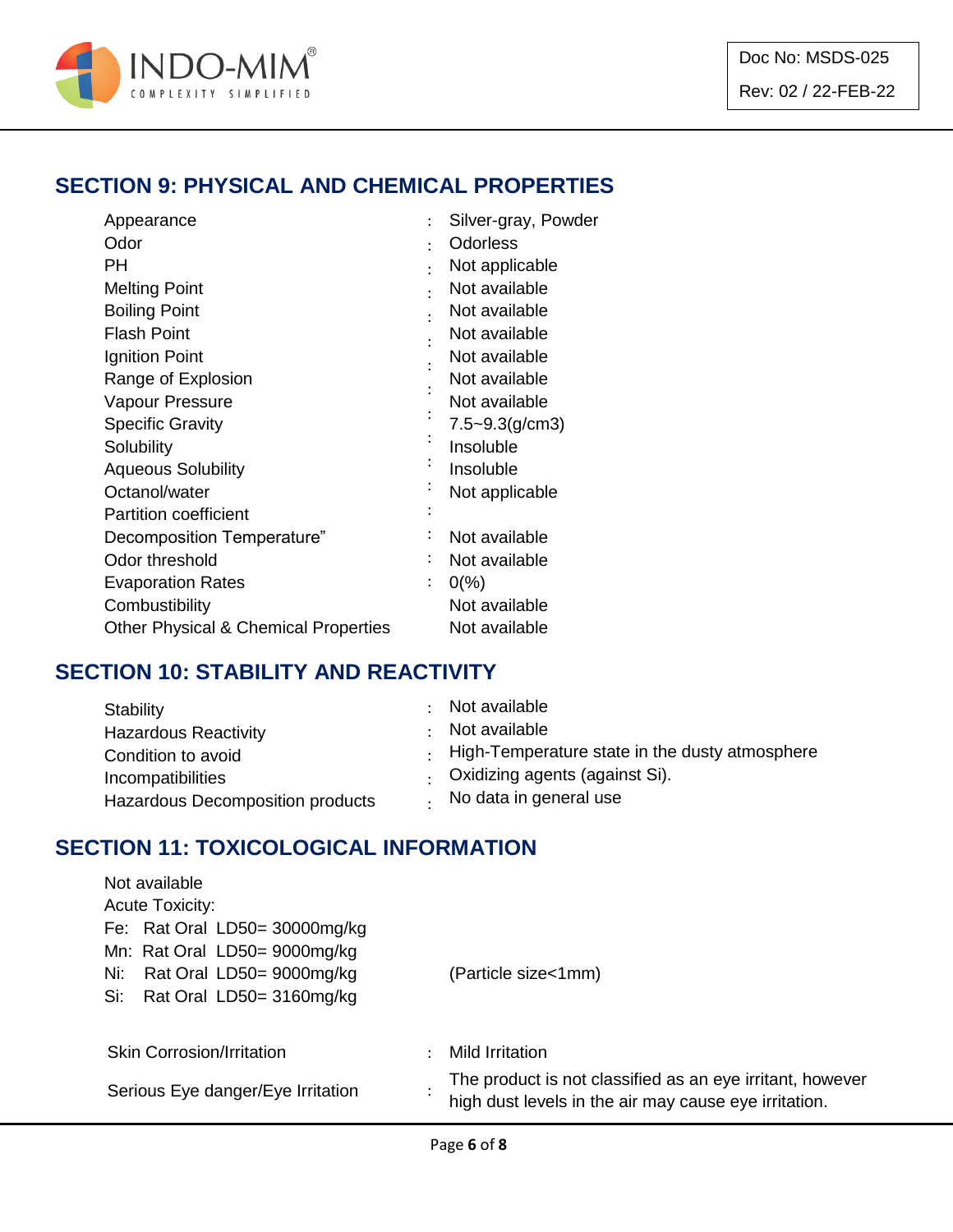

| Respiratory/Skin Sensitizing Potential                         | Nickel: may result in allergic lung sensitization reactions<br>: Nickel: Allergic skin sensitization reactions are the most<br>frequent effect of exposure. |
|----------------------------------------------------------------|-------------------------------------------------------------------------------------------------------------------------------------------------------------|
| Mutagenicity                                                   | : No information found                                                                                                                                      |
| Carcinogenicity                                                | : H351: Suspected of causing cancer                                                                                                                         |
| Reproductive effects                                           | : No information found                                                                                                                                      |
| Specific target organ systemic Toxicity<br>(Single Exposure)   | No information found                                                                                                                                        |
| Specific target organ systemic Toxicity<br>(Repeated Exposure) | H372: If inhaled, causes damage to the organ through<br>prolonged or repeated exposure                                                                      |
| <b>Aspiratory Toxicity</b>                                     | : No information found                                                                                                                                      |
| <b>Other Studies</b>                                           | No information found                                                                                                                                        |
|                                                                |                                                                                                                                                             |

## **SECTION 12: ECOLOGICAL INFORMATION**

| Ecotoxicity                             | : No information found |
|-----------------------------------------|------------------------|
| Environmental residue/ biodegradability | : No information found |
| <b>Bioaccumulation</b>                  | No information found   |
| Mobility in Soil                        | No information found   |
| Other studies                           | . No information found |

#### **SECTION 13: DISPOSAL CONSIDERATIONS**

| <b>Residual wastes</b> | Dispose of in accordance with local regulations. |
|------------------------|--------------------------------------------------|
| <b>Used Containers</b> | : Dispose of containers as scrap.                |

## **SECTION 14: TRANSPORT INFORMATION**

| International regulation      | Not Regulated as per IATA   |
|-------------------------------|-----------------------------|
| Domestic regulation           | . Not Regulated as per IATA |
| Special safety measures       |                             |
| Emergency response guide book | : Not Regulated as per IATA |
| number                        | : Not Regulated as per IATA |

#### **SECTION 15: REGULATOR INFORMATION**

Chemical Substances Control Law

PRTP (Pollutant Release and Transfer Register)

Fire Service Act No.11 (Part 4 of Article 1 of Cabinet Order No. 358)